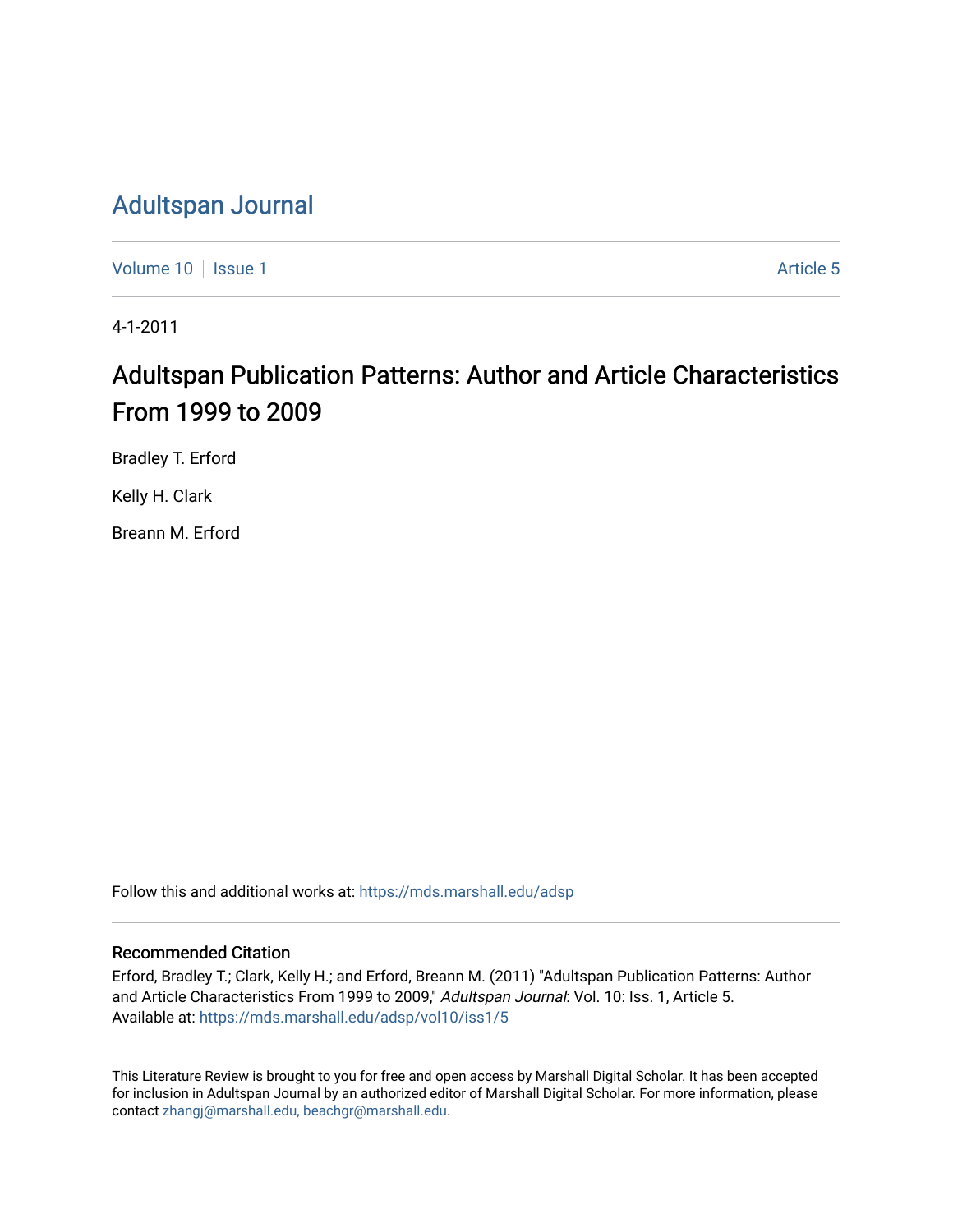# **ARTICLES** . . . . . . . . . . . . . . .

# *Adultspan* **Publication Patterns: Author and Article Characteristics From 1999 to 2009**

# **Bradley T. Erford, Kelly H. Clark, and Breann M. Erford**

*Publication patterns of articles in* Adultspan *from 1999 to 2009 were reviewed. Author characteristics and article content were analyzed to determine trends over time. Research articles were analyzed specifically for type of research design, classification, sampling method, types of participants, sample size, types of statistics used, and statistical sophistication.*

Research regarding adult development is a critically important area of the extant counseling literature. Adult development literature informs counseling practice with diverse clientele and allows discourse on essential theoretical and professional issues. *Adultspan* is the official journal of the Association for Adult Development and Aging (AADA), a division of the American Counseling Association (ACA), and was first published in 1999. No issues of *Adultspan* were published from 2002 to 2004, but publication resumed in 2005 and continues to the present time. Past editors of *Adultspan* have included Larry Burlew (Vol. 1, No. 1) and Peter Emerson (Vol. 1, No. 2; Vol. 2, No. 1). The current editor is Catherine Roland (Vol. 2, No. 2 to the present). *Adultspan* is jointly published by AADA and ACA and primarily publishes theoretical, practice, and research articles of interest to professional counselors who work with adult clients of all ages and in all settings. The purpose of this article is to provide the first comprehensive review of *Adultspan* journal content with a specific focus on describing article and author characteristics and trends.

Erford, Miller, Duncan, and Erford (2010) identified three primary ways to understand evolutionary changes in journal content and characteristics: special sections and issues, qualitative reviews, and quantitative metastudies. Special sections and issues published by a journal can be quickly reviewed to identify the important professional or topical issues affecting a profession and society. Only

*Bradley T. Erford and Kelly H. Clark, Department of Education Specialties, Loyola University, Maryland; Breann M. Erford, Department of Psychology, Drexel University. Correspondence concerning this article should be addressed to Bradley T. Erford, Department of Education Specialties, School of Education, Loyola University, Maryland, Timonium Graduate Center, 2034 Greenspring Drive, Timonium, MD 21093 (e-mail: berford@loyola.edu).*

*© 2011 by the American Counseling Association. All rights reserved.*

 $\cdots$ . . . . . . . . . . . . . . . . . . . . . . . . . . . . . . . . **52 ADULTSPAN***Journal Spring 2011 Vol. 10 No. 1* 

Published by Marshall Digital Scholar, 2022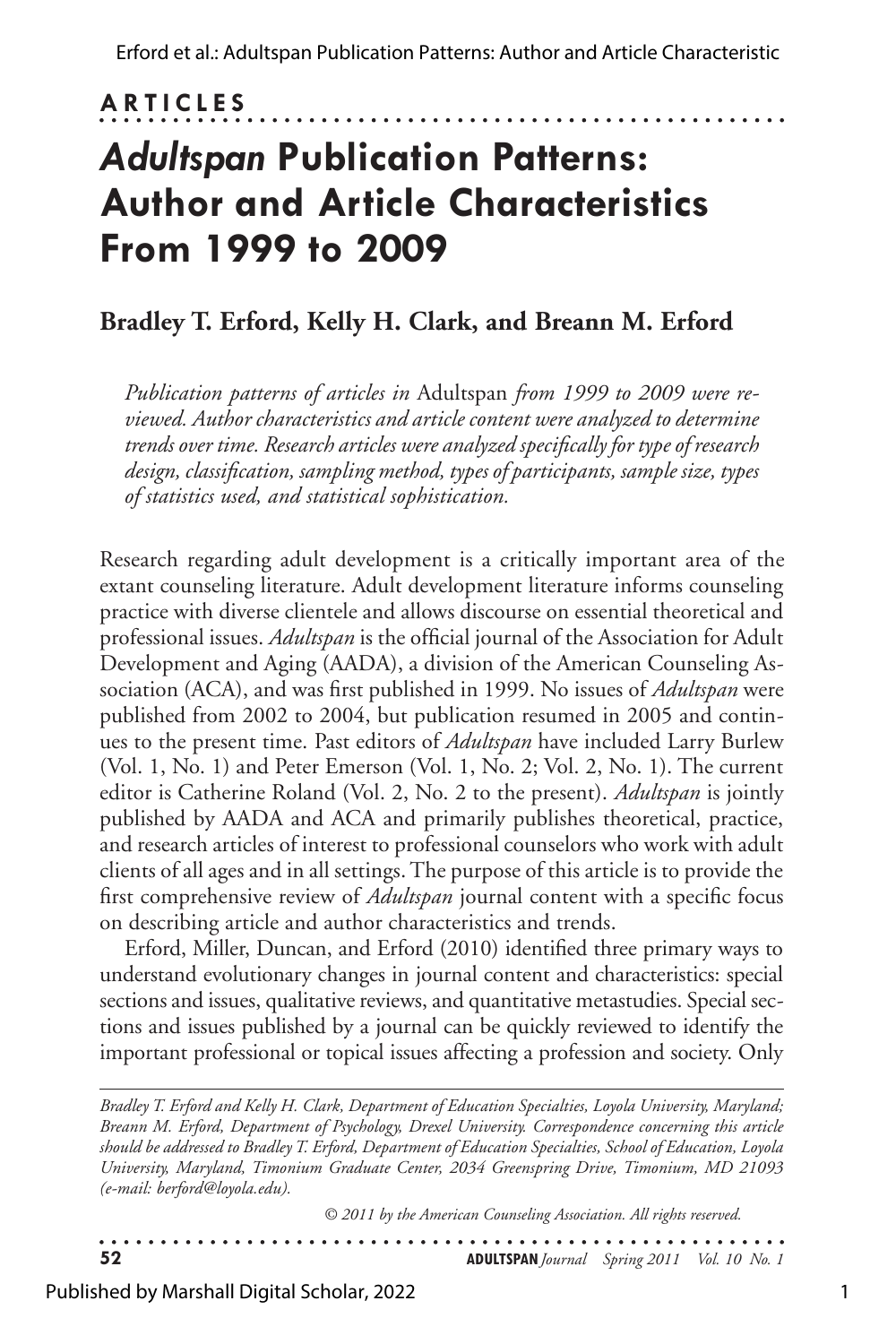one special issue has been published in *Adultspan*, and it focused on women's development (Vol. 6, No. 1). A second approach, ordinarily undertaken by skillful, knowledgeable scholars, involves a systematic, qualitative review of journal article characteristics to point out content-related findings and trends. The third approach, and the one adopted for this study of *Adultspan* publication patterns, is a quantitative, descriptive metastudy approach that documents author and article characteristics. Usually, research articles are of special interest, particularly the methodologies, sample characteristics, and statistical methods used. However, in a quantitative metastudy, characteristics are described numerically, collapsed into time periods, and analyzed statistically to identify trends over time. Identification of important professional, scholarly, and social justice issues and trends over time can be valuable to a journal's consumers and decision makers.

Although this is the first publication pattern review conducted for *Adultspan*  articles, similar analyses have been conducted for other counseling journals published by ACA. For example, Erford et al. (2010) conducted a publication pattern review of *Measurement and Evaluation in Counseling and Development* (*MECD*; 1990–2009); Crockett, Byrd, Erford, and Hays (2010) for *Counselor Education and Supervision* (*CES*; 1985–2009); Charkow and Juhnke (2001) and Juhnke, Bordeau, and Evanoff (2005) for the *Journal of Addictions and Offender Counseling* (1979–1998 and 1999–2004, respectively); and Streicher and Gerstein (1994) for the *Journal of Mental Health Counseling* (1979–1992). Perhaps the counseling journal that has been given the greatest attention to date is the *Journal of Counseling & Development* (*JCD*; and its previous incarnation *The Personnel and Guidance Journal*), portions of which have been analyzed by Berry and Wolf (1958); Stone and Shertzer (1964); Brown (1969); Pelsma and Cesari (1989); Weinrach, Lustig, Chan, and Thomas (1998); and Williams and Buboltz (1999), although each of these review articles focused broadly on various article and author characteristics. In more recent times, Erford et al. (2011); Bangert and Baumberger (2005); and Nilsson, Love, Taylor, and Slusher (2007) focused more on the content, design, sample, and statistical characteristics of the research articles published within *JCD*.

In this publication pattern review of *Adultspan* articles published between 1999 and 2009, two primary questions were addressed: (a) What are the characteristics of authors who publish in *Adultspan* (author characteristics)? and (b) What is published in *Adultspan* (article characteristics)? with a particular emphasis on the characteristics of the research articles. Also fundamental to this study, given the eight-volume history of *Adultspan*, was the question of whether author and article characteristics changed over time.

#### **METHOD**

All *Adultspan* articles published between 1999 and 2009 were reviewed for selection into this analysis, and data from each selected article were coded for

**ADULTSPAN***Journal Spring 2011 Vol. 10 No. 1* **53**

https://mds.marshall.edu/adsp/vol10/iss1/5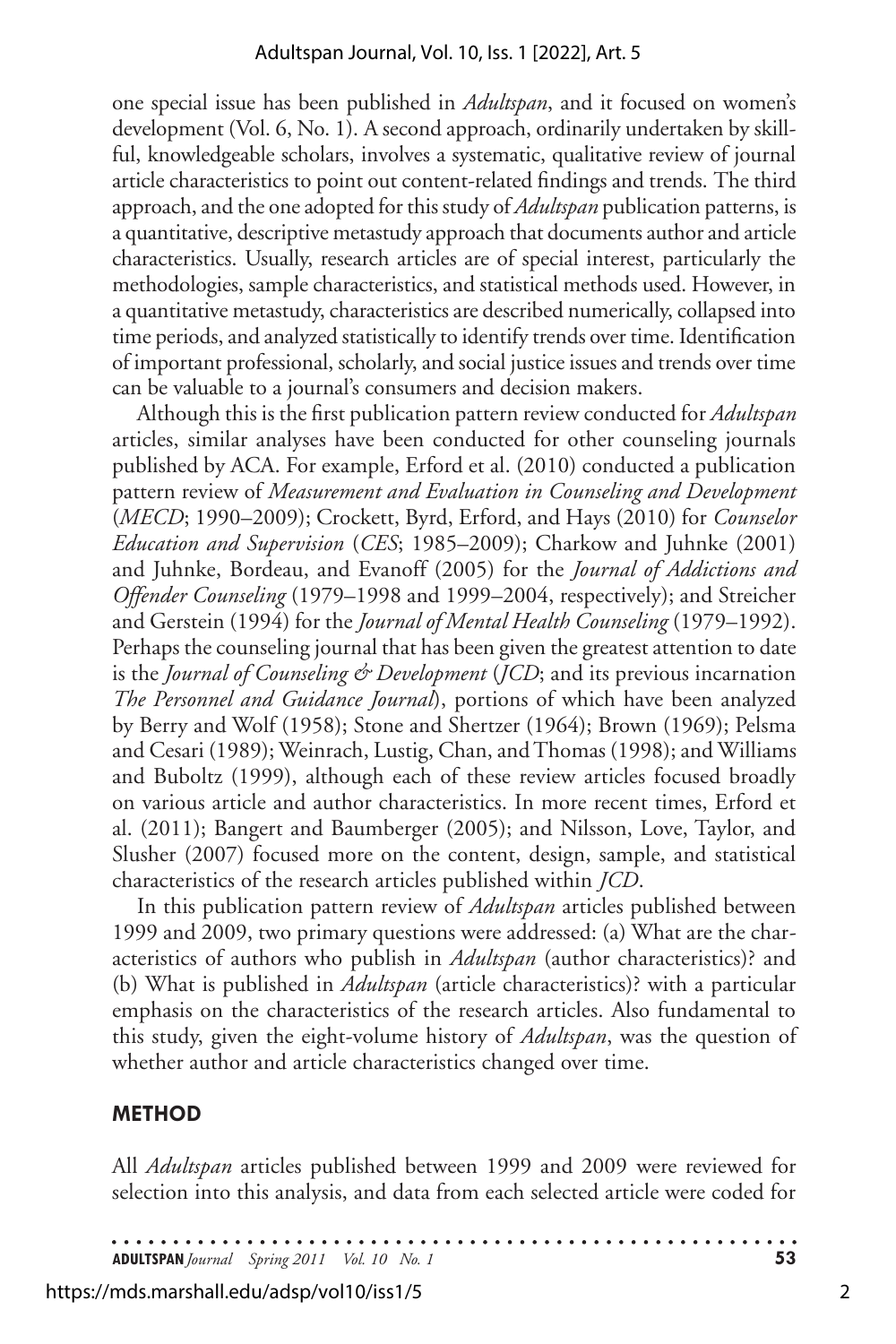specific author and article characteristics. Author characteristics included the names, number, sex, employment setting, university affiliation, and national/ international domicile of all authors. Because nearly all authors were professors or graduate students, author professional position titles were not coded. Also, because of the difficulty in accurately categorizing departmental names, which are diversely configured in the modern university, departmental affiliations were not coded.

Article characteristics of interest included article type (i.e., research, theory/ practice, and book review) and topic (e.g., career/retirement, multicultural issues, sexual minority issues, wellness). Research articles appearing in *Adultspan* were analyzed separately to explore emerging trends in the article characteristics of intervention/nonintervention, types of research designs (e.g., survey, comparative, correlational, descriptive, quasi-experimental), participants sampled (e.g., college undergraduates, retirees, sexual minorities, professional counselors), sample sizes, research method (i.e., qualitative, quantitative), statistical sophistication (i.e., basic, intermediate, advanced), and statistical analyses used (e.g., descriptive, correlation, regression analysis, analysis of variance [ANOVA], multivariate analysis of variance [MANOVA]). Intervention means that the independent variable of treatment was under experimental control and included true experimental or quasi-experimental designs (Erford et al., 2011). Nonintervention was defined as any other type of design (e.g., correlational, comparative, qualitative). All data were coded independently by the second and third authors, and any disagreements were adjudicated by the lead author. The overall agreement rate between coders across all 25 categories exceeded 99%.

Coded data were entered into a Microsoft Excel spreadsheet, aggregated into three convenient class intervals (i.e., 1999–2001 [Vols. 1–3], 2005–2007 [Vols. 4–6], and 2008–2009 [Vols. 7–8]) and analyzed using SPSS with descriptive and univariate statistical procedures (ANOVA) using weighted proportions to identify trends over time. Weighted proportion ANOVA was chosen over a repeated measures ANOVA procedure because the latter assumes measurement of the same individuals/units over time. In this study, the data consisted of different articles, authors, and units over the eight-volume period, so the assumption was violated. Type I error was established at  $\alpha < .05$ , and significant findings were further analyzed using Scheffé's test. Effect sizes are reported as eta squared  $(\eta^2)$  using a rule-of-thumb interpretive range of .01 (small effect), .09 (medium effect), and .25 (large effect).

## **RESULTS**

Between 1999 and 2009, *Adultspan* published 87 articles within eight volumes. Of these articles, 11 (12.6%) were excluded from the present analysis because the articles involved brief, non-research-related contributions, primarily editorials. This resulted in 76 articles coded for the present analyses. Aligned with the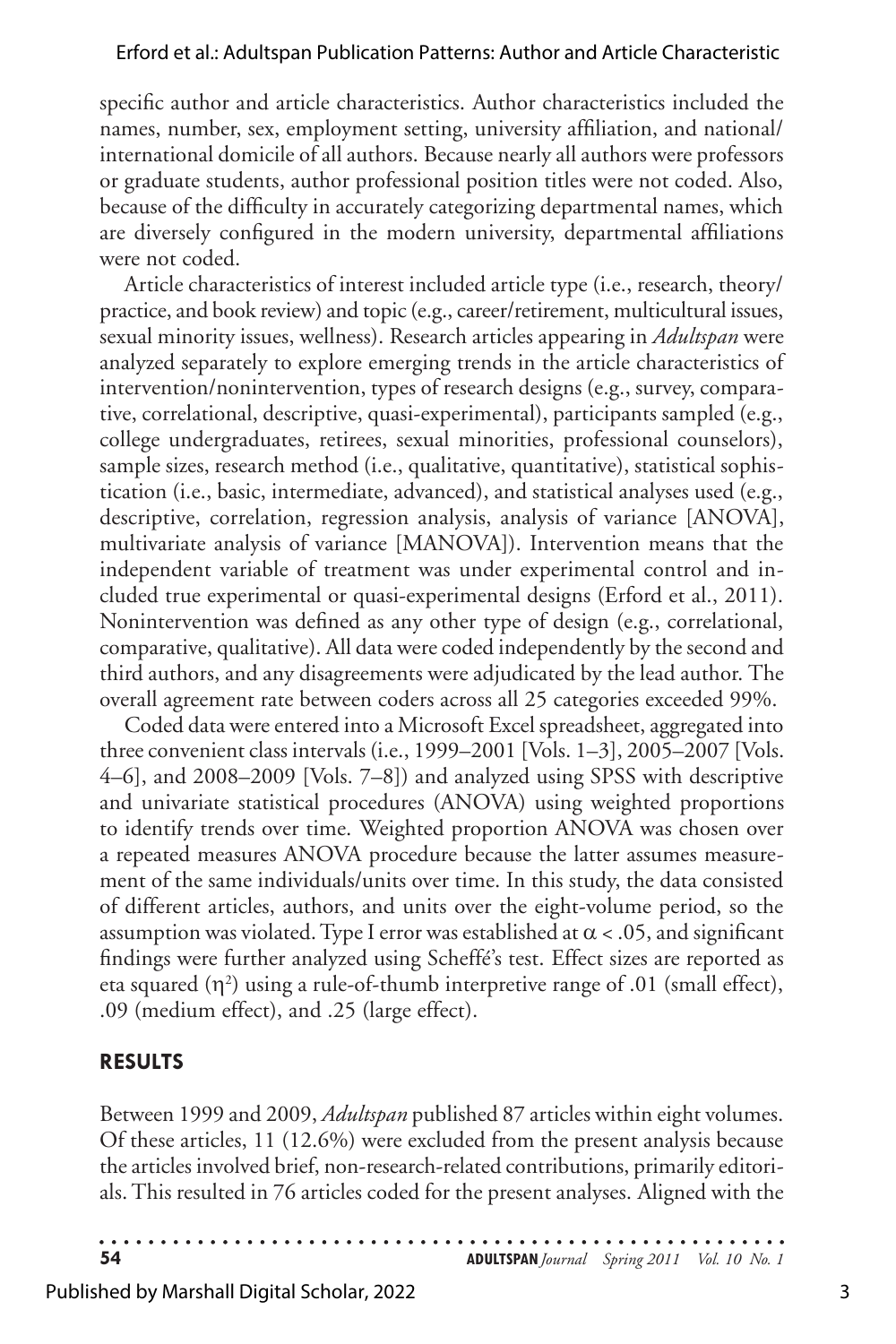research questions, the following results are categorized according to author characteristics and article characteristics.

# **Author Characteristics**

To gauge whether *Adultspan* draws from a national or international community of scholars, we compared the domicile (U.S. or international) of the lead author. Only one article published in *Adultspan* was submitted by a lead author residing outside the United States. The main effect for variation across time periods was not significant (i.e., did not reach the  $\alpha$  < .05 level of significance),  $F(2, 73) = 1.09, p = .34, \eta^2 = .03.$ 

Female authors composed the majority of lead authors and total authors of *Adultspan* articles by nearly a 2:1 margin, and these results have remained stable over the past decade: lead authorship,  $F(2, 73) = 0.08$ ,  $p = .93$ ,  $\eta^2 = .002$ ; total authorship,  $F(2, 134) = 0.78$ ,  $p = .46$ ,  $\eta^2 = .01$ . A similar nonsignificant effect was noted regarding author employment setting given that nearly 95% of both lead authors and all authors hailed from university settings. These results were also quite stable over the past decade: lead author employment setting, *F*(2, 72)  $= 0.95, p = .39, \eta^2 = .03$ ; all authors employment setting,  $F(2, 131) = 0.17, p$ = .85, η<sup>2</sup> = .003. Thus, nearly all authors (95%) of *Adultspan* articles over the past decade were affiliated with a university. The average number of authors per article published in *Adultspan* over the past decade has averaged 1.80 and has remained very stable over time.

Finally, it should be noted that some authors and university faculty have been prominent contributors to *Adultspan*. Using a method for weighting author contribution according to author order (i.e., first author receives three points, second author receives two points, and third or subsequent authors receive one point; Juhnke et al., 2005), we determined that the top three individual contributors to *Adultspan* from 1999 to 2009 were Jane E. Myers (15 points), Susanne Degges-White (14 points), and Andrew P. Daire (nine points), with approximately eight additional authors tied for fourth place with six points each. In addition, universities with authors publishing most frequently in *Adultspan* included Montclair State University (six articles), University of North Carolina at Greensboro (five articles), and the University of Central Florida (four articles).

## **Article Characteristics**

Over the past decade, the *Adultspan* editorial board categorized articles according to a typology: (a) reports (research), (b) articles (practice and theory), and (c) book reviews. Inspection of the typological classification over time indicates a transition as more book reviews were published; however, given the sample size, no statistically significant differences can be documented at this point, *F*(2,  $(73) = 1.80$ ,  $p = .17$ ,  $\eta^2 = .05$ . An average of approximately 35% of all articles appearing in *Adultspan* over the past decade were research articles, whereas 55% were practice/theory articles. Display of the content topics appearing in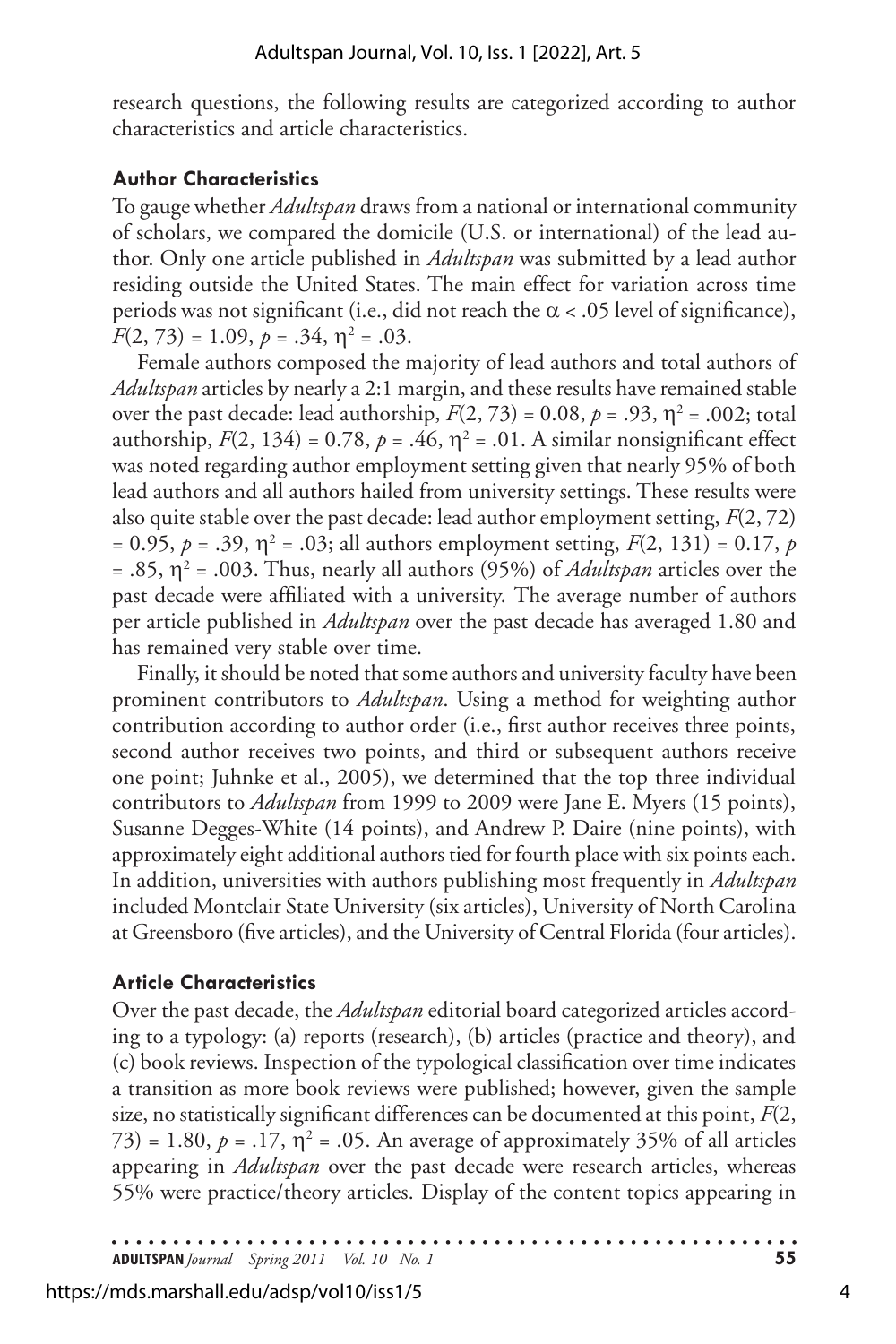*Adultspan* is presented in Table 1. Although the small sample size made statistical analysis unreliable, a quick inspection indicates that most of the content categories were relatively stable over time. Exceptions include slight increases in percentages of articles related to caregivers and counseling techniques, and concomitant slight decreases in career/retirement counseling and aging issues. Again, the small sample sizes related to frequency of topic occurrence require great caution when interpreting potential microtrends.

The remainder of this section focuses exclusively on characteristics of the 27 research articles published in *Adultspan* between 1999 and 2009. The data in Table 2 indicate that the proportions of types of research designs remained relatively stable over the review period,  $F(2, 39) = 1.23$ ,  $p = .30$ ,  $\eta^2 = .06$ , as did studies using intervention within the design,  $F(2, 24) = 1.36$ ,  $p = .28$ ,  $\eta^2$ = .10; only approximately 18.5% of all research articles in *Adultspan* involve an intervention within the design. Approximately 25% of the research articles used a qualitative methodology, and this proportion has been stable over time,  $F(2, 25) = 0.52, p = .60, \eta^2 = .04.$ 

Proportions of types of participants used in *Adultspan* research studies have remained relatively unchanged over the past decade, with nearly 20% of the total number of samples composed of undergraduate students and an additional 20% composed of older adults (60 years or older). An additional 16% of samples were composed of retirement community residents, and another 16% were composed of adult participants not easily classified elsewhere. Only one out of 27 studies (3.7%) used a randomized design, meaning that

|                              |             | 1999-2001 |              | 2005-2007 | 2008-2009    |      |
|------------------------------|-------------|-----------|--------------|-----------|--------------|------|
| <b>Content Topic</b>         | $\mathbf n$ | $\%$      | $\mathsf{n}$ | $\%$      | $\mathsf{n}$ | $\%$ |
| Aging issues                 | 5           | 83.3      |              | 16.7      | 0            | 0.0  |
| Career/retirement counseling | 4           | 57.1      | 2            | 28.6      |              | 14.3 |
| Caregivers                   | 0           | 0.0       | 4            | 50.0      | 4            | 50.0 |
| Counseling techniques        | 0           | 0.0       | 1            | 20.0      | 4            | 80.0 |
| Death and dying, grief, loss |             | 16.7      | 3            | 50.0      | 2            | 33.3 |
| Interpersonal relationships  | 6           | 50.0      | 3            | 25.0      | 3            | 25.0 |
| Mental health issues         | 3           | 30.0      | 5            | 50.0      | 2            | 20.0 |
| Multicultural                |             | 12.5      | 6            | 75.0      | 1            | 12.5 |
| Physical health issues       |             | 14.3      | 3            | 42.9      | 3            | 42.9 |
| Psychosocial issues          |             | 53.8      | 0            | 0.0       | 6            | 46.2 |
| Sexuality                    | 0           | 0.0       | 3            | 75.0      | 1            | 25.0 |
| Sexual minority issues       | 4           | 57.1      | 3            | 42.9      | 0            | 0.0  |
| Spirituality                 |             | 20.0      | 3            | 60.0      |              | 20.0 |
| Wellness                     | 2           | 13.3      | 9            | 60.0      | 4            | 26.7 |

**TABLE 1**

|  | Summary of Content Topics in Adultspan Articles From 1999 to 2009 |  |  |  |  |  |
|--|-------------------------------------------------------------------|--|--|--|--|--|
|  |                                                                   |  |  |  |  |  |

*Note.* Many articles contained more than one content topic and were multicoded. Therefore, the total values may exceed the actual number of articles accepted into the analysis. Percentages may not equal 100% because of rounding.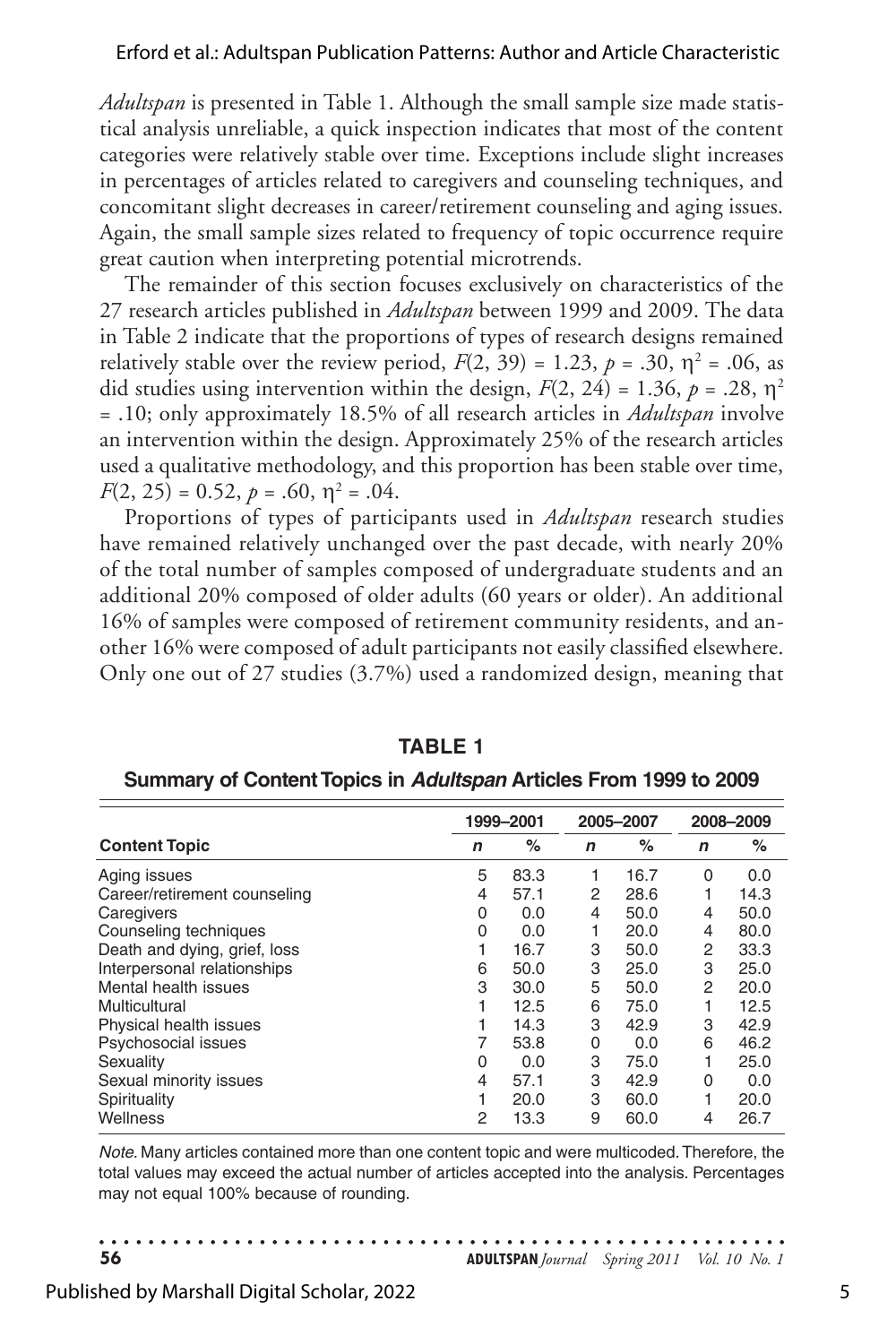## **TABLE 2**

|                        | 1999-2001 | 2005-2007 |   | 2008-2009 |   |      |
|------------------------|-----------|-----------|---|-----------|---|------|
| <b>Research Design</b> | n         | %         | n | %         | n | %    |
| Survey                 |           | 50.0      | 4 | 30.8      | 5 | 33.3 |
| Interview              | 2         | 14.3      | 0 | 0.0       |   | 6.7  |
| Case study             | 0         | 0.0       | 0 | 0.0       | 2 | 13.3 |
| Correlational          |           | 7.1       | 5 | 38.5      | 4 | 26.7 |
| Comparative            | 3         | 21.4      |   | 7.7       | 3 | 20.0 |
| Quasi-experimental     |           | 7.1       | 2 | 15.4      | 0 | 0.0  |
| True experimental      |           | 0.0       |   | 7.7       | 0 | 0.0  |

**Types of Research Designs Used in** *Adultspan* **Research Articles From 1999 to 2009**

*Note.* Some articles used more than one type of research design and were multicoded. Therefore, the total values may exceed the actual number of research articles accepted into the analysis. Percentages may not equal 100% because of rounding.

the use of nonrandomized study designs predominated and remained stable over time,  $F(2, 24) = 1.21$ ,  $p = .32$ ,  $\eta^2 = .09$ . Likewise, sample sizes remained stable over time,  $F(2, 24) = 1.40$ ,  $p = .27$ ,  $\eta^2 = .10$ . It is interesting that large samples (100–499 participants) accounted for the majority of sample sizes over the years.

Statistical sophistication in this study was identified by assessing the frequency of usage of basic, intermediate, and advanced statistics in *Adultspan* research studies and has remained very stable over time,  $F(2, 30) = 0.43$ ,  $p = .66$ ,  $\eta^2$ = .03. Not surprisingly, the data in Table 3 indicate that there have not been significant shifts in usage of specific types of statistical procedures represented in *Adultspan* research studies over the past decade,  $F(2, 42) = 0.47$ ,  $p = .63$ ,  $\eta^2 = .02$ .

#### **TABLE 3**

| Types of Statistical Procedures Used in Adultspan Research Articles |
|---------------------------------------------------------------------|
| From 1999 to 2009                                                   |

|                              | 1999-2001 |      |   | 2005-2007 | 2008-2009 |      |  |
|------------------------------|-----------|------|---|-----------|-----------|------|--|
| <b>Statistical Procedure</b> | n         | %    | n | $\%$      | n         | %    |  |
| Descriptive statistics       | 4         | 36.4 | 2 | 12.5      | 6         | 33.3 |  |
| Correlation                  |           | 9.1  | 3 | 18.8      | 4         | 22.2 |  |
| <b>MANOVA</b>                | 2         | 18.2 | 3 | 18.8      | 2         | 11.1 |  |
| ttest                        |           | 9.1  | 2 | 12.5      | 0         | 0.0  |  |
| <b>ANOVA</b>                 |           | 9.1  | 3 | 18.8      | 2         | 11.1 |  |
| Regression analysis          |           | 9.1  | 3 | 18.8      | 4         | 22.2 |  |
| Nonparametric                |           | 9.1  | 0 | 0.0       | 0         | 0.0  |  |

*Note.* Some articles used more than one type of statistical procedure and were multicoded. Therefore, the total values may exceed the actual number of research articles accepted into the analysis. Percentages may not equal 100% because of rounding.  $MANOVA = multivariate$ analysis of variance; ANOVA = analysis of variance.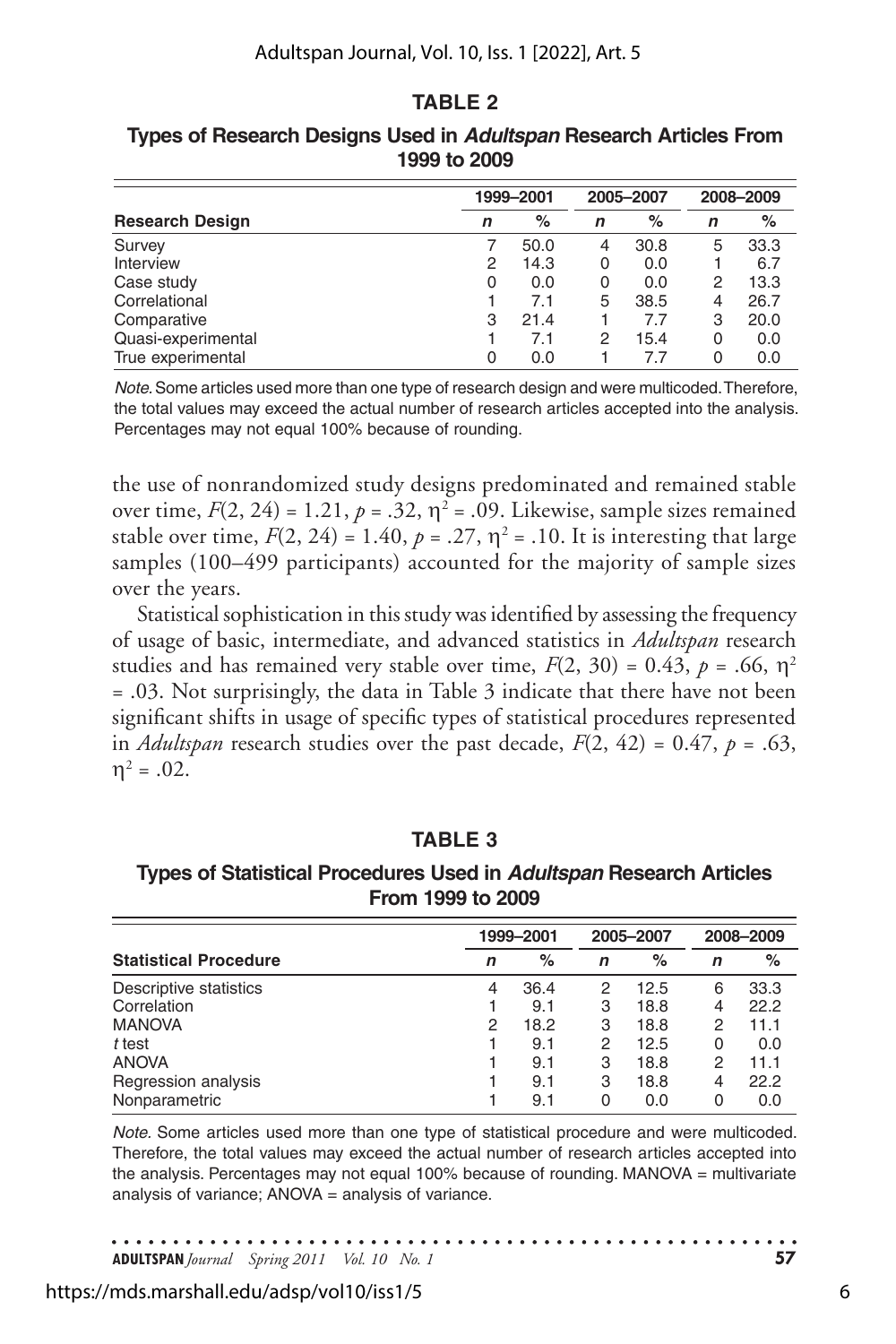# **DISCUSSION**

*Adultspan* has maintained a consistent standard of quality across all variables assessed in this metastudy of publication patterns, while responding to professional issues and societal challenges. In the following discussion of findings, we address the two primary questions of author and article characteristics, all of which demonstrated stable frequencies over the 8 years of publication.

# **Author Characteristics: Who Publishes in** *Adultspan***?**

Counseling has become an international profession over the past few decades, so it was of interest to determine whether *Adultspan* is developing an international audience. To do so, one could assess whether international *Adultspan* subscriptions and AADA membership are on the rise, or one could look at the number of international submissions to the journal as another method. Surprisingly, only one *Adultspan* article has been published over the past 10 years from a lead author domiciled outside of the United States, thus indicating that *Adultspan*'s reach is primarily domestic. It is interesting that several other ACA-published journals also have U.S.-domiciled lead author rates of approximately 95% that have been stable over time (i.e., *CES* [Crockett et al., 2010] and *JCD* [Erford et al., 2011]), whereas a third counseling journal formerly published by ACA (*MECD*) has experienced a substantial increase in international articles, rising to nearly 20% in recent years (Erford et al., 2010). It will be interesting to continue to track this demographic over the next decade to see if *Adultspan*'s audience broadens to a more global impact, thus attracting an international audience of scholars and expanding the reach of the journal to international university libraries and international adult development specialists.

Female authors have consistently composed nearly two thirds of all authors and all lead authors from the inception of *Adultspan*. This result reflects the prominence of women in both the gender demographics of AADA and among faculty members in counseling programs across the United States. Also, more than 95% of all authors and all lead authors were employed or primarily affiliated with a university setting, which also reflected a stable result over time and mirrored recent trends noted in other counseling journals (Charkow & Juhnke, 2001; Crockett et al., 2010; Erford et al., 2010; Erford et al., 2011; Streicher & Gerstein, 1994). In some ways, this is an expected result, because university faculty live in a "publish or perish" environment and are expected to contribute to the extant literature. In some ways, however, the result is troubling, because the voices of field-based practitioners, whose knowledge and expertise often place them at the forefront of practice and supervision, have become diminished. Have practicing counselors specializing in adult development become divorced from the research efforts that form the scientific foundations of their practice? Have practitioners curtailed their interest in searching for new practice methods and knowledge, focusing exclusively on the provision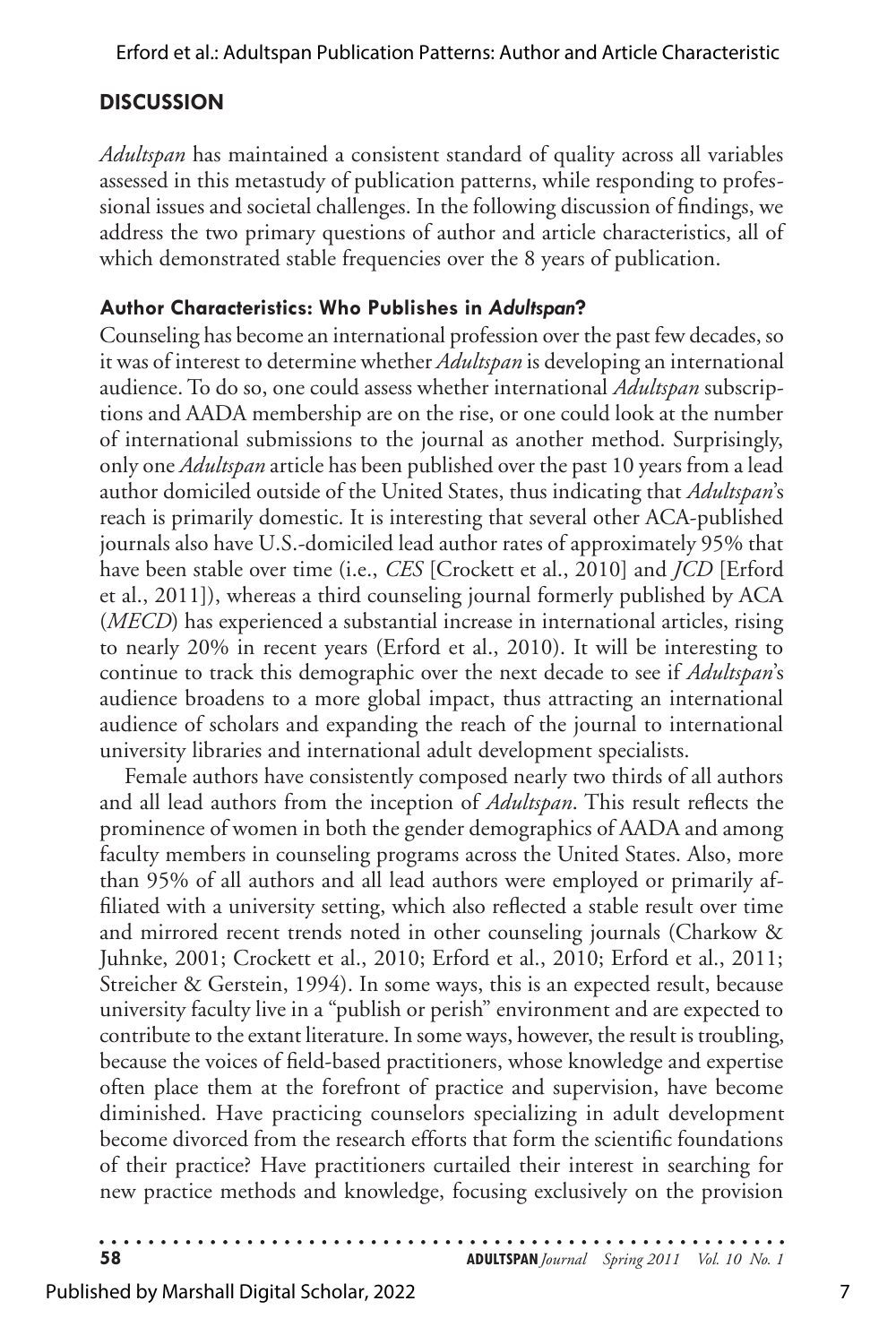of fee-based services? Have scholars stopped reaching out to and collaborating with field-based practitioners? Are counselor educators failing to instill in new counselors the passion or capacity for conducting field-based research? These and other questions merit exploration as a way of engaging practitioners, who could provide rich sources of expertise and field access, in the inquiry process.

A consistent result over the past decade is that approximately 1.80 authors contributed to each *Adultspan* article. This result does not seem to reflect the growing trend of multiple authorships evident in other counseling disciplines or other more varied disciplines within academia. For example, this trend toward more authors is easily seen in medical and psychology journals where five to 10 authors from a single research team often collaborate on a published study. Evaluations of other counseling journals have revealed that as the number of research articles increases, so does the average number of authors per article, probably because authors are collaborating as research teams. For example, Erford et al. (2010) reported that the average number of authors in *MECD* increased more than one whole author during the 1990–2009 time period, and Crockett et al. (2010) determined that average per-article author contributions to *CES* increased 0.71 authors between 1985 and 2009. Given the prominence of university contributors to *Adultspan*, perhaps as faculty authors reach out to collaborate with field-based practitioners and continue to provide mentoring opportunities to junior faculty and graduate students, the average number of authors per article will increase.

## **Article Characteristics: What Is Published in** *Adultspan***?**

Over the past decade, *Adultspan* has published a relatively consistent proportion of research articles and slightly decreasing proportion of theory- or practicerelated articles, whereas the proportion of book review articles has steadily increased. The small sample size of articles makes it difficult to analyze likely trends, but it seems that the *Adultspan* editorial board has maintained a commitment to balance the scientific foundation of the adult development discipline with the needs of field-based practitioners and counselor educators for effective treatment methods. Analysis of content topics published in *Adultspan* (see Table 1) shows a well-balanced attempt to provide important topic coverage, and no significant shifts in content categories over time were noted. The *Adultspan* editor has provided a well-balanced approach to essential adult development issues over the years.

Visual inspection of the data in Table 2 indicates that nonexperimental research designs (i.e., survey, interview, case study, correlational, comparative) predominate, accounting for approximately 88% of research studies published in *Adultspan* compared with only 12% for experimental designs. These results are highly similar to reports by Erford et al. (2010), Erford et al. (2011), and Bangert and Baumberger (2005) that 15% of the recent *JCD* research articles were intervention articles. A similar percentage (12%) was reported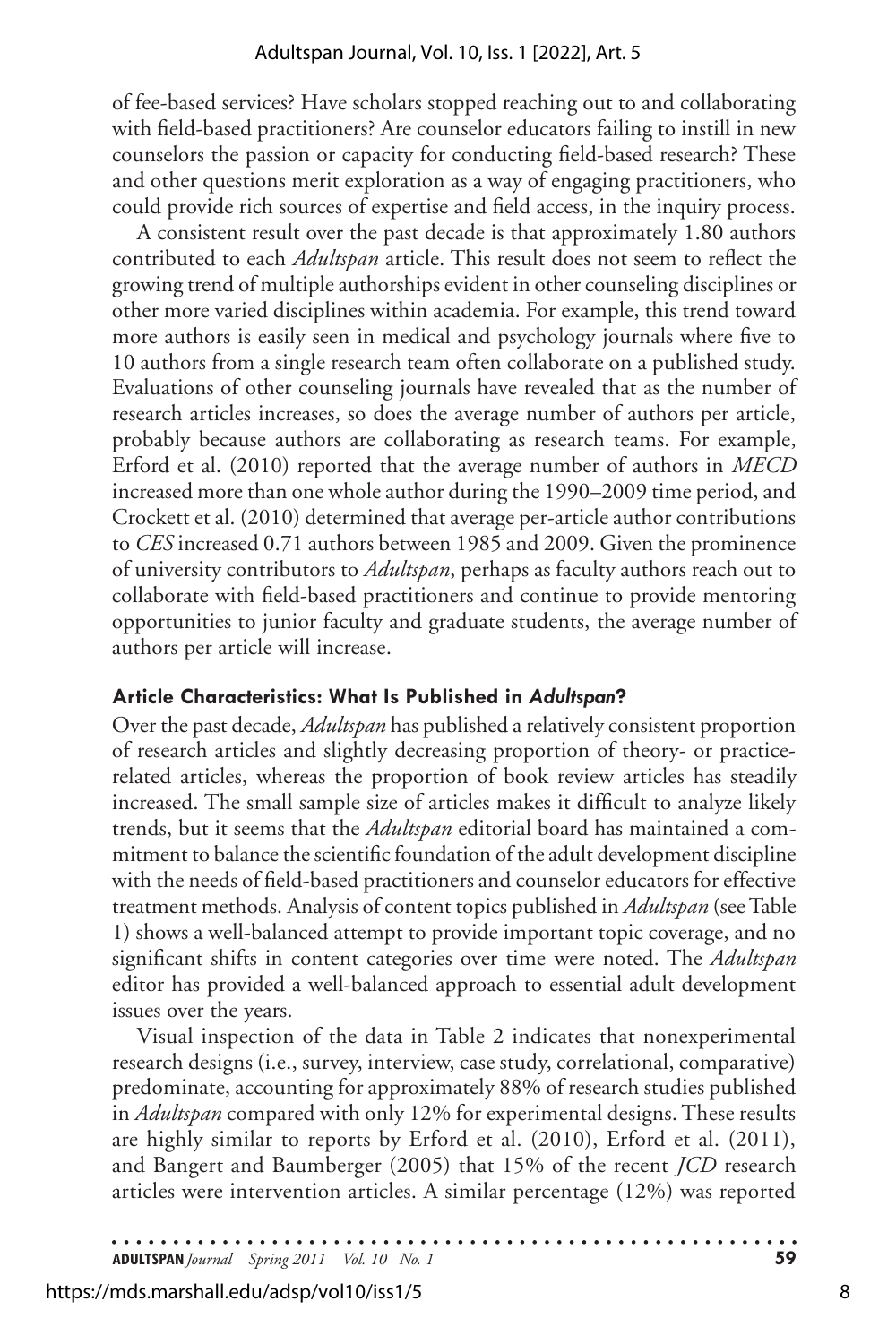for *CES* experimental designs (Crockett et al., 2010). It is important to note that increased publication of articles with these more robust experimental designs helps build a foundational understanding of effective counseling interventions, because they allow greater generalization to the populations under study. It is also noted that only approximately 18% of *Adultspan* articles were intervention-based studies, and more of these types of articles would likely be of great interest to practitioners, students, or educators. Also, nearly 25% of all research studies used qualitative methodology. Qualitative inquiry is quite likely to play an important role in *Adultspan* research articles in the near future because it answers important "how" questions; generates theory based on rich, thick description; and allows the application of inductive models to scientific inquiry.

What sample characteristics are noted in *Adultspan* research studies? An even spread of participant types was noted across undergraduate students (20%), adults 60 years and older (20%), retirement community residents (16%), and adult participants not better classified in other categories (16%), together accounting for nearly three quarters of all participant samples used in *Adultspan* research studies. The trend analysis indicated no significance over time, meaning that the types of participants composing *Adultspan* research samples have been quite stable over time. The sample sizes used in *Adultspan* research articles have also remained relatively stable across time, and the median sample size across all studies was 125 participants. Although this median sample size is consistent with those reported for other counseling journals, such as *CES* (Crockett et al., 2010) and *JCD* (Erford et al., 2011), it is interesting to note that *Adultspan* research articles have a higher percentage of large sample sizes (59%) than do either *CES* (36%) or *JCD* (46%). Larger samples tend to have better generalizability to populations sampled. On the other hand, less than 4% of *Adultspan* research studies used some sort of randomization procedure, a result that tends to limit the generalizability of findings. As a result, it is important that *Adultspan*  authors using convenience samples stress the preliminary nature of these studies until the results are confirmed with more robust and generalizable experimental designs using randomization procedures. By extension, counselors should exercise caution in applying findings from nonrandomized studies to clinical work. Researchers publishing in *Adultspan* are encouraged to use randomized designs and large, representative samples and to report effect sizes and power analyses to increase the generalizability of findings and inform readers as to the veracity and applicability of results.

The final facet of analysis included the sophistication of statistical analyses and types of statistics found in *Adultspan* research articles. In general, the proportion of basic, intermediate, and advanced level statistics remained unchanged between 1999 and 2009, as did the specific types of statistics. Approximately half of *Adultspan* research studies published between 1999 and 2009 used some type of basic statistic, 30% used an intermediate level statistic, and 20%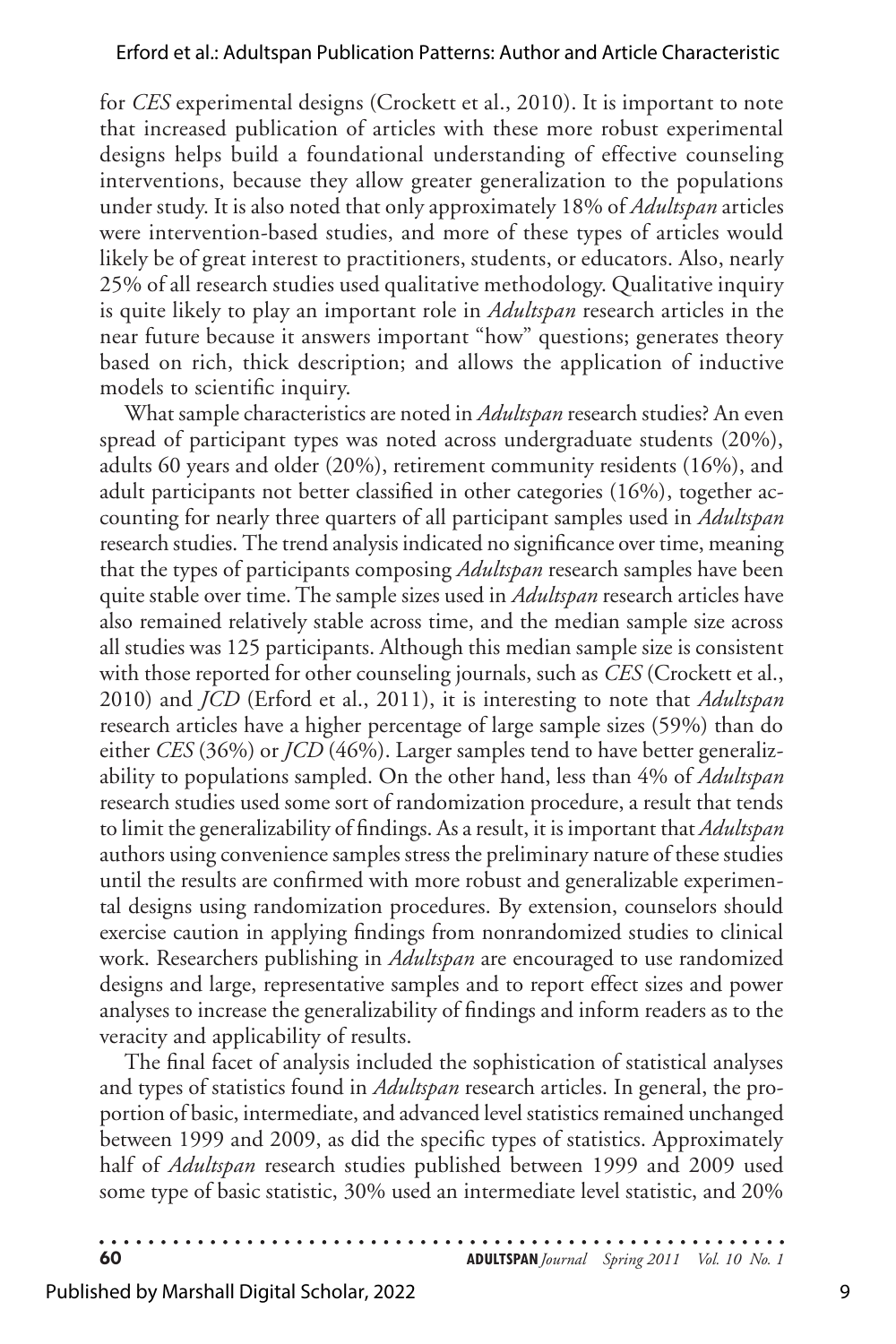used an advanced statistic; these figures are consistent with results from other counseling journals (Crockett et al., 2010; Erford et al., 2010). Correlation and regression analysis occurred in nearly 35% of *Adultspan* studies over the past decade, approximately equivalent to the use of statistics determining group differences (*t* test, ANOVA, MANOVA). As new procedures and technologies develop over time, it is not unusual for some statistical procedures to become more or less prominent. However, because most *Adultspan* readers are master'slevel practitioners and students, it is critical that authors communicate the statistical analyses and implications of the findings in understandable terms so that practitioners can apply the findings judiciously in the practice setting.

#### **Limitations of This Metastudy**

This metastudy is subject to a number of important limitations, because it involved the coding of approximately 20 distinct variables appearing in a set of 76 articles occurring over an eight-volume set. Perhaps the biggest limitation related to the interpretation of results is the lack of power in determining significant trends over time because of the small number of articles reviewed in this metastudy ( $k = 76$ ) and composing each convenient class interval ( $k = 24$ , 31, and 21 for 1999–2001, 2005–2007, and 2008–2009, respectively). The study sample sizes used in analysis of the research article set were even smaller  $(k = 11, 8,$  and 8 across the three time periods, respectively). As sample size decreases, so does statistical power  $(1 - \beta)$  and the researcher's ability to reject a false null hypothesis (α). As the number of studies published in *Adultspan* increases over the next decade and as larger "viewing windows" (e.g., 5-year periods rather than 2- or 3-year periods) are used, a clearer picture of *Adultspan* publication trends across myriad variables will likely emerge.

Even though the data were independently coded by two authors and any disagreements adjudicated by the lead author, some classification errors may have occurred. Some variables and categories were more subjective and difficult to code than were others, requiring greater degrees of expertise. Also, other researchers may have chosen to code different variables and categories than did the current research team. We developed broad-based categories to reach general conclusions over time, whereas others may be more interested in narrower, more specific categories useful in analyzing microtrends, which are usually less replicable and more subjected to random variations in characteristics over time.

It is essential to note that because the data presented in this metastudy were descriptive, no cause-and-effect relationships can be inferred from the results and analyses. Indeed, we attempted to avoid overgeneralizations and unfounded conclusions*.* Also, we sought to avoid biased or judgmental statements so as not to diminish the accomplishments of dedicated volunteer journal editors and editorial board members.

A metastudy of publication review articles is meant to offer a periodic insight into the professional issues, priorities, and values of a profession by identifying